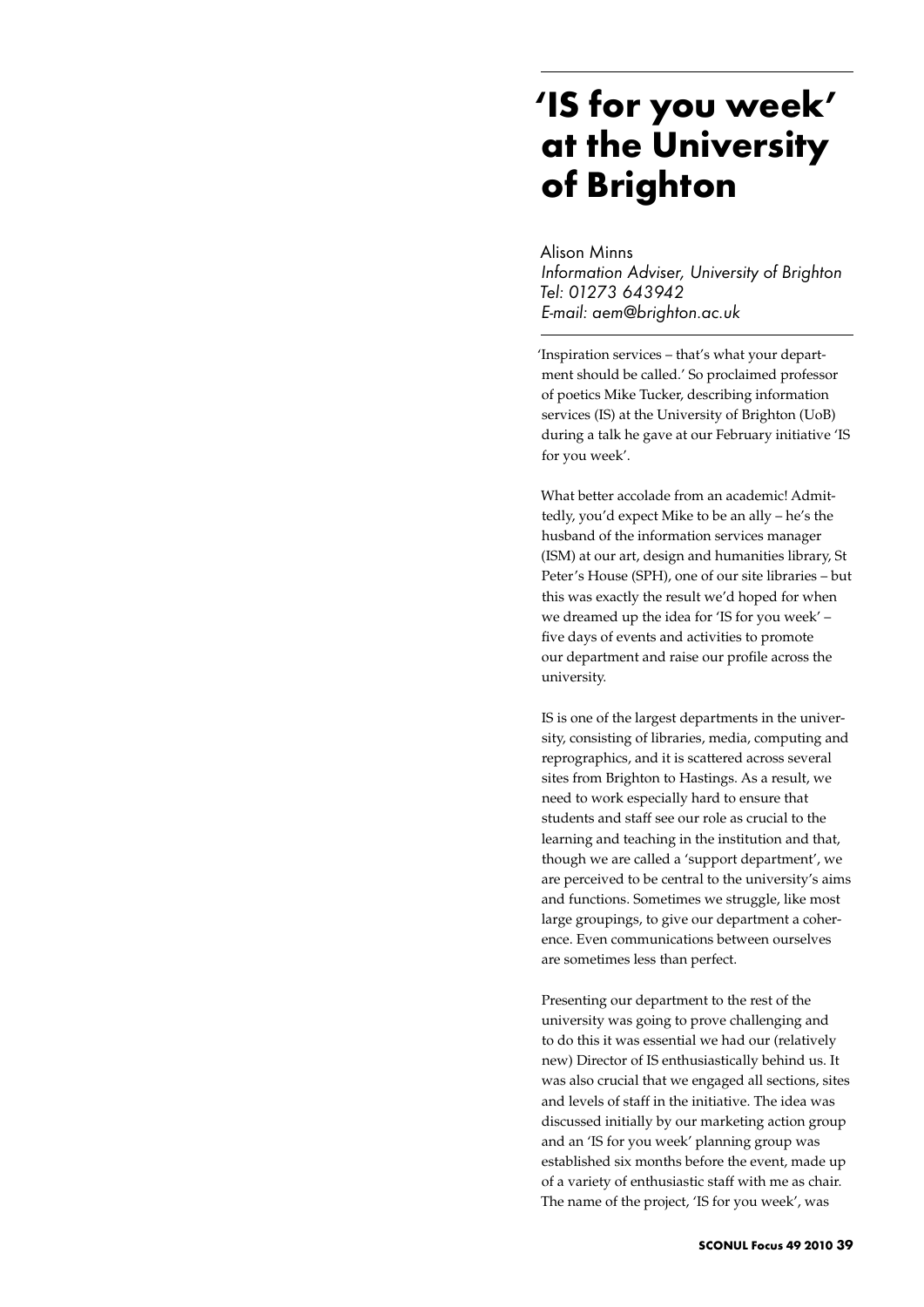agreed upon – or, more informally, 'IS4U week'. One of our first tasks was to design a logo and we were lucky to have a learning technologies adviser with artistic gifts who worked on several drafts before we agreed upon a final design in a contemporary, eye-catching orange.

The programme of events and activities took us longer to firm up than we'd envisaged. We did some serious thinking (and some not-so-serious thinking) and between us came up with a variety of workable and unworkable ideas. We soon abandoned the weirder, wackier or impractical ideas – such as trolley-pushing marathons or the Vice Chancellor shadowing a member of staff for a couple of hours, and concentrated on activities that in the main were integral to our role, had maximum impact and were free or cheap to implement.

Our Grand-Parade-based IS staff have a tradition of holding drop-in 'showcase' events, highlighting the services and facilities we offer, and we decided this was a good model to roll out to other sites. As a key activity during 'IS for you week', each site held at least one of these showcases. Some took place within the library but most were sited at a more strategic venue and, though they differed slightly, they mostly spanned the lunch hour to attract custom (one site offering refreshments). We tried to ensure the presence of the Director of IS, the site ISM, the information advisers (IAs) and assistant IAs (AIAs), the learning technologies advisers, the training officers and media centre and reprographics staff – and the combination seemed to work. The Grand-Paradebased IS staff put on a small exhibition of treasures from our library's special collection; distributed in-house publications and database-supplier leaflets and displayed posters on our portable 'triptych' display board; handed out freebies (pencils, notepads, post-its); showed off our new media kit (e.g. 42' High Definition screen with Blu Ray DVD player and digital audio recorders and players); projected rolling PowerPoint presentations and short videos and demonstrated on our laptops how to access databases, e-books and e-journals and the delights of our Virtual Learning Environment (VLE) ('studentcentral'); promoted our training workshops; described the services of our reprographics unit – and more. Though aimed mainly at staff, the showcases proved a good opportunity to talk to both staff and students in an informal, neutral setting.

Some sites offered even more informal events, such as mobile enquiry points, aimed particularly

at students, where passers-by were encouraged to ask advice from library staff. The AIA and a resource assistant (RA) at SPH offered a drop-in session near the print journal shelves entitled 'All you ever wanted to know about journals but were afraid to ask'. They displayed current and historic journals and were ready to show on their laptop how to access e-journals, as well as demonstrating CrossSearch, our new cross-database search platform.

Having been inspired by an article in *Library and InformationUpdate* (July/August 2008, 7(8), p.58– 59) about Leeds Metropolitan University library's engagement with the national 'Big Draw' initiative, SPH staff had, as part of its 'Big Draw' initiative in 2008, put on a series of short talks based on the theme of drawing. We adapted this idea for 'IS for you week', inviting four of our leading academics from the faculty of arts to give a short talk in a series entitled 'The joy of libraries'. These informal presentations provided an opportunity for the library to appear more integrated into the faculty's learning and teaching by enticing our users out of the lecture theatres and into the library, five minutes up the road. Each day we displayed the publications of the speaker concerned, as well as recording the talks to podcast later. Though audience numbers were relatively modest, they included a healthy mix of academic staff, students from different faculties and IS staff. Several speakers commented on how much they'd enjoyed presenting a session a little out of their normal 'routine'.

Other activities during the week involved fundraising for student union projects. Staff at Moulsecoomb's Aldrich library organised a book, DVD and CD sale. These were items in good condition donated by IS staff, not library discards. One member of the Aldrich staff also works in a charity shop and so had useful experience of pricing items. The sale raised a substantial sum for the Southern African scholarship fund of the University of Brighton's student union (UBSU), and the message from the UBSU's president was heartening:

*'That is brilliant! Thank you so much to you and your colleagues for their hard work in sorting this out. [The money] will go a long way helping towards visas, flights, food and travel costs for the two medics we will be welcoming for electives in Cardiology and Infectious Diseases in April. A great result and on behalf of the board of trustees thank you very much.'*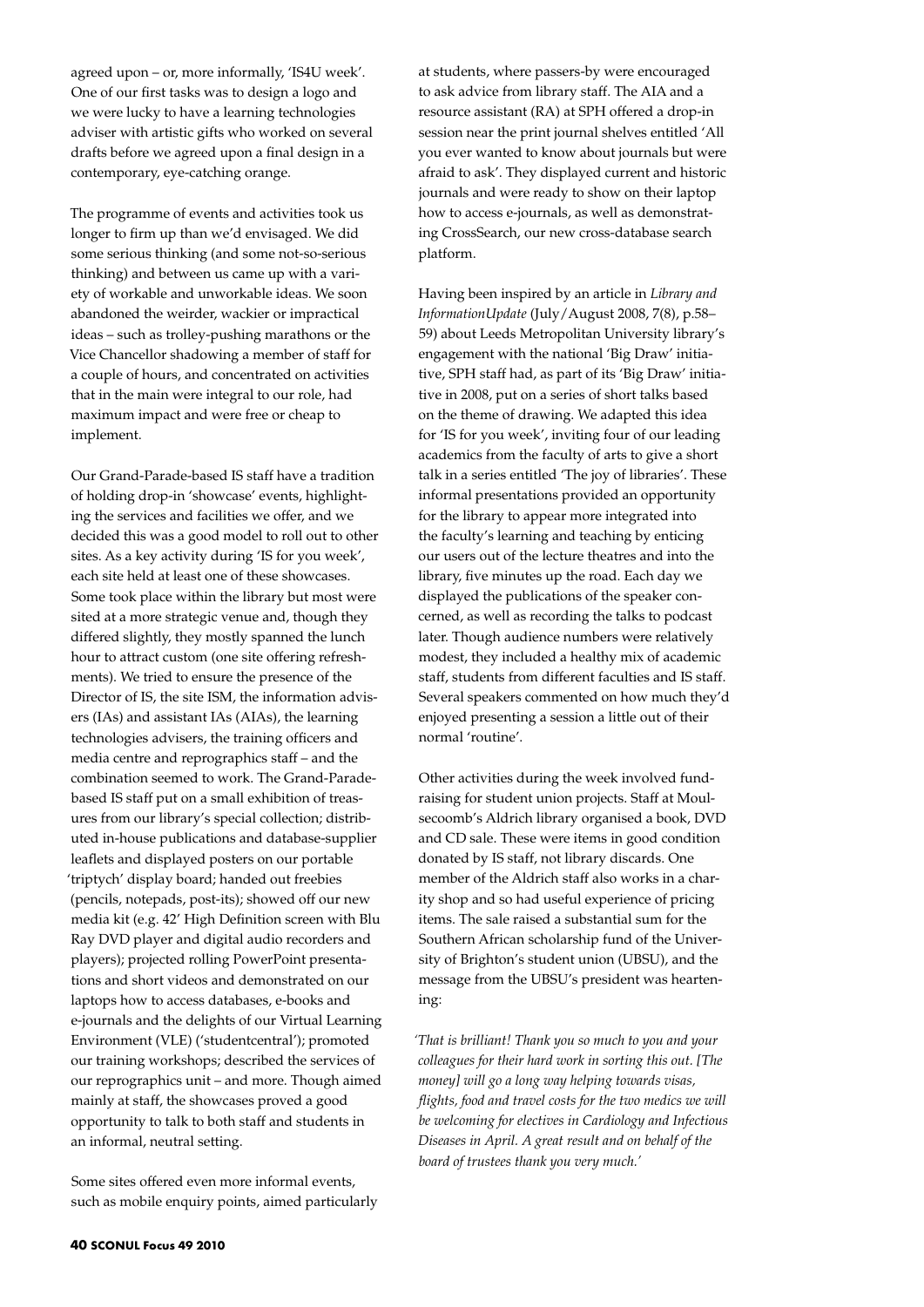During 'IS for you week' we also publicised the fact that all the library fines raised that week would be donated to the students' rag week.

Our IAs have recently been directing their efforts towards supporting the university's research community, running workshops on bibliometrics and journal impact factors, with the forthcoming research excellence framework (REF) in mind. To build on this work, as part of the week's events one of our IAs invited a representative from the database 'Web of Science' to address the heads of research divisions, research administrators, IAs and other IS staff on this subject. Other training and advice sessions and surgeries during the week included several from our regular menu: EndNote Web, 'Cite it right', 'Tackling your inbox and winning', 'Getting it right: what equipment should I use' (by media centre staff) and computer first-aid clinics. Running workshops that were already in our existing training portfolio meant that the only extra effort involved was publicising the events more proactively, thereby saving staff time and maximising impact.

One aim of the SPH IAs was to try and forge links between what goes on in the classrooms and studios and what goes on in the library. I therefore had the idea of working with a couple of first-year academic programmes to try and promote the library as an inspirational space. Although the music and visual art staff were keen to collaborate on a project in which the first-years made a short film piece each, using ambient sound recorded in the library environment, we were unfortunately unable to undertake the project because of access and equality issues for a student in a wheelchair. One of our SPH student shelvers who is studying on the BA(Hons) graphic design course had the germ of an idea for a project for the 80 first-year graphic design and illustration students. After some rather hasty and nerve-wracking lastminute planning, the tutors and I set a brief for the students to design a 'Use the library' poster to promote the use of SPH to fellow-students. I was invited to contribute to the group crit and, on entering the room, was completely overwhelmed. Every spare wall surface was covered with posters promoting our library – and how diverse, inventive, professional, colourful and witty they were! As a group, we talked about the nature of client briefs, impact, message, design … and of course the library, and how it is much more than just a collection of books up the road. Here was a superb chance for me to get across this message in an academic but informal setting. Several students volunteered the fact that the project had inspired



them to look at the library with fresh eyes. This was great news – the library was almost cool! But the story didn't end there. We put images of the posters themselves and the photos I took during the crit on our VLE in an 'IS for you week' photo album, as well as displaying them on a digital photo-frame in the library, so others could admire them. And, after delicate negotiations, I obtained the use of precious wall space in the main teaching building to display a selection of the post-

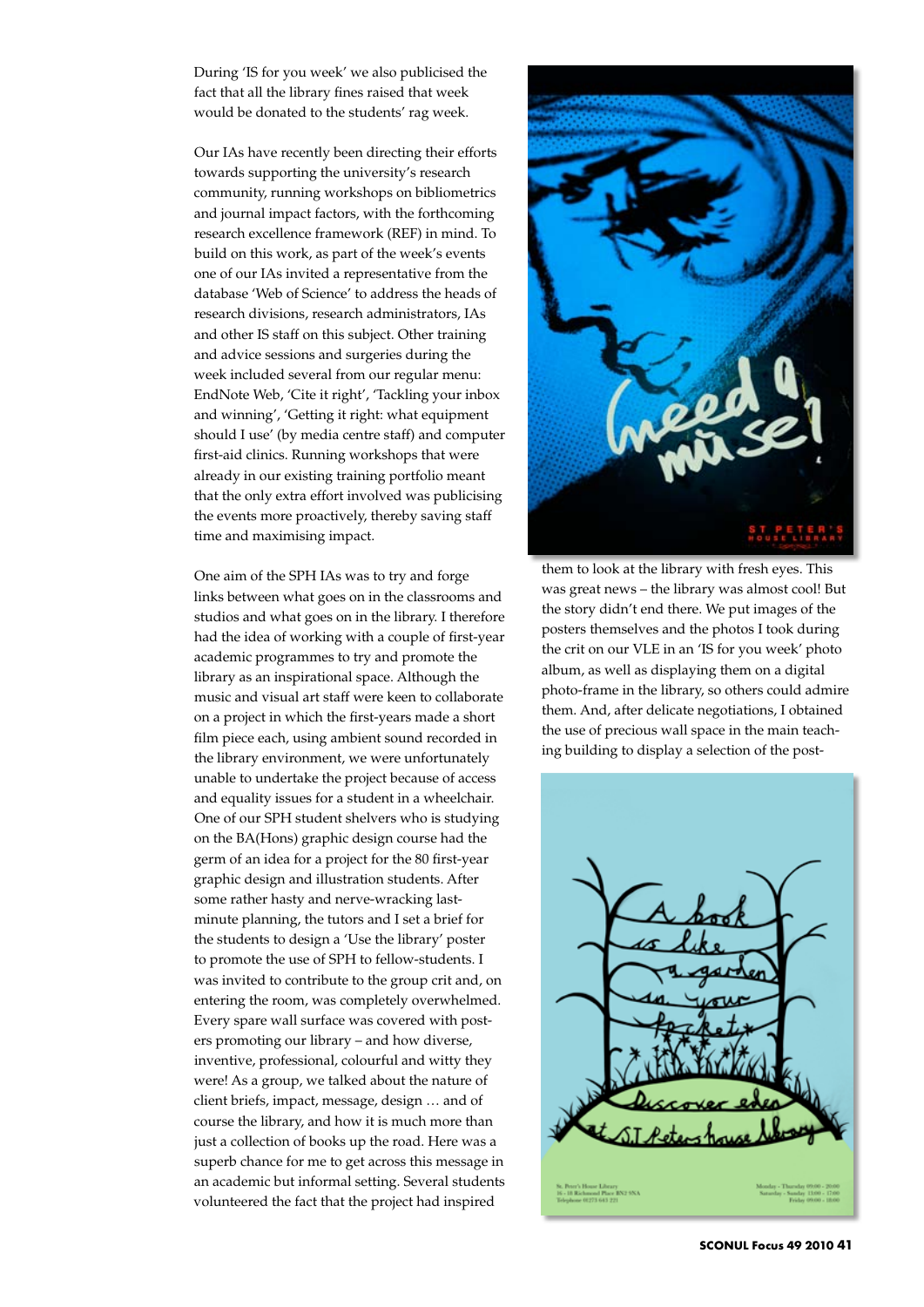ers for a week. It's a great corridor site en route from the foyer to the café. The student rep who mounted the corridor display mailed me:

*'You will be pleased to know that we have posters up in the hallway now! What a great area to put them, a lot of people will be walking by them so it will be really good! It looks really good and complete as a little gallery! So thank you for organising that for us!'* 

During our showcase I showed images of the work to the Director of IS and he was so impressed he volunteered some funding to frame a selection of the posters to display on a semi-permanent basis in the library. But more was to come … the head of the school of arts and media was leaving in a couple of days on an overseas recruitment drive and she was delighted to take CDs of the posters and the crit with her to show potential overseas recruits. Great publicity for both courses and the library.

m W it becomes clear with the librar it becomes clear with the library it becomes clear with the library it becomes clear with the library it becomes clear with the library it becomes clear with the library

## **St Peter's House**

16-18 Richmond Place

St Peter's House is your space, space to absorb all the<br>information and knowledge sary to get that degree you're after. Any work you're struggling<br>with it's bound to be cleared up with a trip to St Peters.

Two of our SPH RAs embraced 'IS for you week' spectacularly and wholeheartedly. They pressganged a variety of staff – IS, academic and estates, as well as students – to be filmed talking about their favourite book, journal or DVD from the library collection. The resulting 'My favourite book' clips were then edited and displayed on a rolling programme on our VLE and in the library during the week. Items such as *Rustic adornments for homes of taste, and recreations for town folk in the study and imitation of nature* (a Victorian volume),

*Bolom Chon* (a Mexican pop-up artist book), a DVD on glassmaker Dale Chihuly, Martin Parr's book *Boring postcards*, a biography of Charles Darwin and *Jane Eyre* were amongst the eclectic range of items featured. The books were displayed in the library and stills were made from the video and attached to the bay ends where the items were normally shelved. Learning to use the 'Flip' video recorder and the filming process generated a lot of discussion and excitement amongst library staff, and this particular initiative developed into a sort of bonding exercise!

"Outside of a dog, a book is a man's bestfriend. Inside a dog it's too dark to read " -GROUCHO MARX

st peter's house library

The other video that promoted the concept of libraries as unstuffy was made by our SPH AIA and our Grand Parade Learning Technologies Adviser (LTA). In order to publicise library selfservice (introduced at just one of our site libraries so far) – and to have a bit of fun – they made a video short along the lines of a Victorian silent movie (complete with captions, tinkly piano music, rather grainy picture quality and speededup actions). This, together with the 'My favourite book' video; a five-minute video interview with a graduating student about how he'd benefited from library use; and PowerPoint presentations produced by colleagues ('Things have changed in the library', which used images in a slightly quirky way; 'CrossSearch'; Box of Broadcasts), was loaded on a couple of laptops in the library and played continuously during the week, alongside the digital photo-frame display of the posters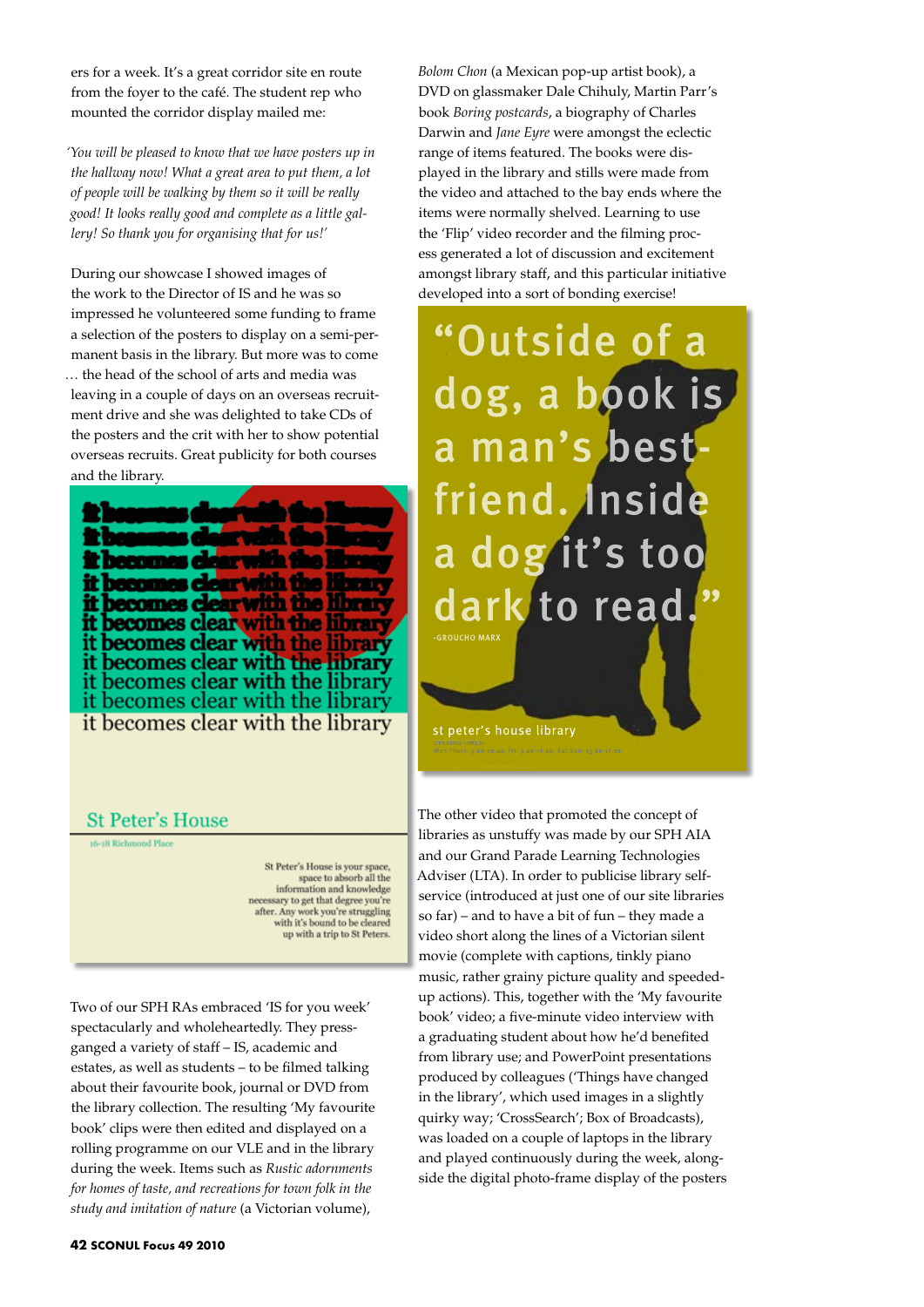and a selection from our DVD collection as a promotional device.

Of course, we tried to capture the imagination virtually, too. We ran a 'Show us our best bits' photo competition inviting people to upload their photos of the things they like best about our department and a caption competition where people were encouraged to get creative and add a caption to any of a dozen somewhat zany images taken from two of the image databases we subscribe to: Education Image Gallery and Bridgeman Art Library. We featured 'Question of the day' (about IS) and 'Resource of the day' items and devised a library-related wordsearch, and – shamelessly pinching the idea from CILIP's *Gazette* – I wrote 'A week in the life of an Information adviser' and put it up on our VLE – just in case anyone was in any doubt about what I (and other IA colleagues) do!

In order to publicise the full panoply of these activities, we used a variety of media, incorporating our snazzy logo. We produced (in rather a rush!) a printed programme of events and a poster, and one of our weekend staff designed an eye-catching banner to hang in foyers around the sites. However, most of our promotion was virtual. We used our own IS home page, http:// www.brighton.ac.uk/is/, to upload a calendar of events and details of activities day by day, as well as our online newsletter, *IS News*. We posted announcements on our VLE ('studentcentral') and set up a special 'IS for you week' area on 'Community', our equivalent of Facebook on student-



central, where we blogged, posted files and photo albums and podcasted. Our 'Joy of libraries' series of talks was also promoted on the website of the centre for research and development (arts). We sent e-mails (of course) and tweeted. We designed rolling presentations for the plasma screens across the campuses and a couple of keen AIAs broadcast on *Burst* student radio, where students had offered to compose jingles to promote the week. Unfortunately, though we submitted copy to